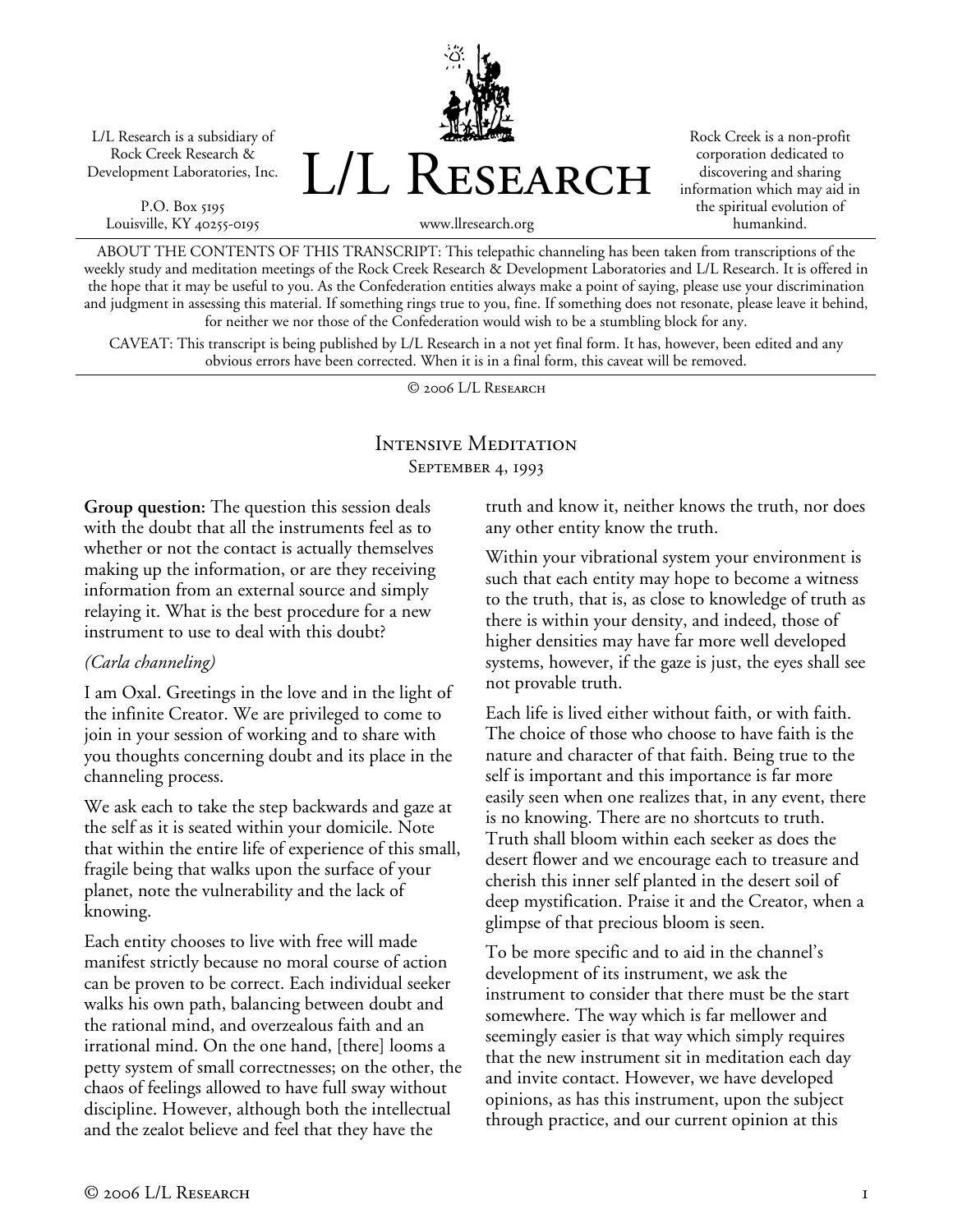point is that the one known as Carla is doing well to, shall we say, "Toss the new swimmer into the water." For no matter how long the interval is between deciding to take that first long step into the chasm of not knowing, nevertheless, when the first attempt is actually made, there will be that strong and substantial feeling of not knowing, feeling of alarm, even at the possibly or the possibly not glimpsed contact.

As this instrument has said, the experience of processing the words of a channeling message is quite like the process of ideation within an instrument's conscious mind. The concept of—we correct this instrument—the concept arises from the subconscious and passing through the threshold into consciousness is quickly or laboriously cloaked with logic and actual words, becoming a thought and then a spoken assertion or question. Consequently, there is no clear and provable way to know that a contact is positive and is the highest and best contact.

Also, this instrument has said a great deal of the total effort of an instrument is made prior to opening to channel as that instrument tunes itself more and more skillfully. Thus, in answer to the query concerning opening to channel, without sure knowledge, we may summarize by saying that there is no provable way to be sure one has made contact.

However, the most aid one can give oneself towards assuring itself that it will receive the appropriate contact is to focus and observe closely the results of tuning sessions. As the experience mounts, some particular ways or elements of a way of preparing shall show themselves to you as being the most efficient and efficacious means for you, personally. Note these and repeat the use of them until there has been developed within you a kind of awareness which is ritualistic. As you then go through the process over and over again, its ritualistic nature will reward you a familiarity of the deep mind. When the deep mind becomes aware that you are going through this ritual that deep mind will perforce open with much more balance and correctness of opening so that the way for the channeling is made well. Each entity, being on an unique path, will and must develop his system of or process of opening the channel in a protected way for himself.

We are glad to answer queries, before we move on, if there are any with regard to this basic point. May we develop this material further, my brother?

**Questioner:** No. I think that gave me enough to work with. Thank you.

We thank you, brother. Very well then. We would like then to move on to the portion of the session with the new instrument.

Very briefly, we remind the instrument that the way of moving forward in learning this skill lies in a balance between disciplined care at opening the channel and being able to take the process lightly enough that there is a relaxing and loosening of concern and worry, so that when contact is perceived, or hunched, the instrument feels free to make an error if it is wrong, and then simply begin.

We would also note that those of Latwii request that the new instrument be aware that there is no simple way for a discarnate entity to refrain from speaking if a contact is left open, consequently it is encouraged that when practicing the processes of tuning and challenging, that there be a polite request made, if necessary, after the greeting to move immediately to the closing, so that the channel is neatly and carefully guarding the conscious mind of the instrument.

The few sentences, perhaps, of other thoughts are not anything to concern the instrument about. However, it is more appropriate when practicing with three entities together that any message be politely, but firmly rejected.

This is, as we said, simply for the most respect to be expressed for the process of receiving a full message, that is, respect for the process of channeling and for the message itself.

We would like to speak at this time concerning love. The desire to speak of love to each present is always there, for that is at the heart of our message. We bring a simple message to your peoples, that love is. That "is" expresses its nature in all that there is and that each may accelerate the rate of its development and evolution by seeking more and more closely to match that original Vibration, which is love. However, this message is too simple to seize the minds and hearts of most of your peoples and so we speak in many ways concerning love. Therefore, we find this a good topic when the channel is exercised.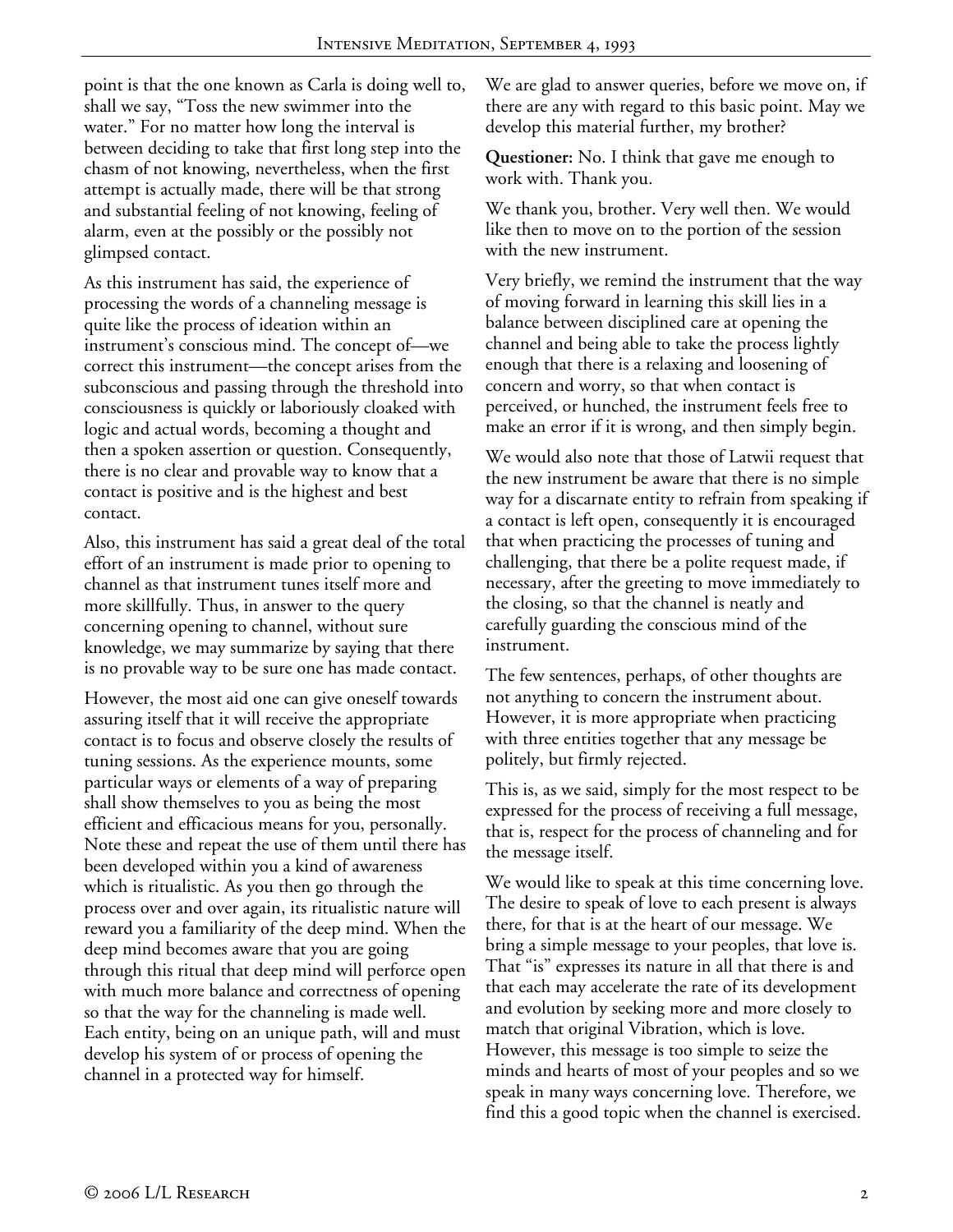What we would enjoy doing, if it meet with each entity's approval, is simply to pass the channeling around, while each entity each entity receives a relatively short portion of the continuing message. We feel it shall give each the best opportunity to exercise its channel and also will give the somewhat more advanced channels the opportunity to work on their skills in harmonizing a message, which moves through several different sensibilities and frames of reference. This is a delicate and subtle skill once the initial practice opens this kind of channeling up within the mind of the more experienced channel.

"Love"—such a word in your language is almost guaranteed to become weak, for so many things are called "love" among your peoples. The word, therefore, loses more and more power as time goes on. However, the creative and sometimes terrible love of the infinite One is that strong and powerful love which we speak at love's bidding. All that you see was brought into manifestation and each when seeing the beauty of the natural world is gazing at a primary manifestation of love itself. For all beauty is wrought with that light which love created.

Many among your peoples walk down the lovely summer lane of trees, looking up at the sun which warms all, seeing no leaf, or small animal, or warmth of sun that might suggest that there is in the deity a most loving nature.

We would at this time transfer this contact to the one known as M. I am Oxal.

## *(M channeling)*

I am Oxal. The beauty of nature has inspired many men and women throughout time. The love that flows through the trees and streams is the love of the Creator.

At this time, we will transfer to the one known as Jim. I am Oxal.

## *(Jim channeling)*

I am Oxal. We shall continue. The love of the Creator enlivens all creation for there is no other thing than this love, formed in an infinite array of images, each exercising free will and moving in harmony with some with that same love. Thus, the dance of creation is the dance of remembering and experiencing this love.

We shall transfer now to the one known as Carla. I am Oxal.

# *(Carla channeling)*

One way of looking at the process of learning to be of service is indeed the realization that the original gift, which any may give to another, is that gift of uncompromising and unstinted love. How difficult it is to move in one's mind from the many judgments and cautions of a people bound in fear, to relating to others as one who loves unconditionally, yet what a great gift this sheer love is. Somehow those who receive this gift recognize it, no matter how stumbling or seemingly imperfect the attempt may be.

We would now transfer to the one known as M. We are those of Oxal.

### *(M channeling)*

I am Oxal. The love that is of the utmost importance is the love of self and to be free of selfjudgment.

We will transfer at this point to the one known as Jim.

### *(Jim channeling)*

I am Oxal. To judge the self is to place a bar against the love of self, and if one is unable to love the self, that one is, then, it is difficult to love any other self, for the connection with each other self is unity. Thus, it is important that each seeker discover that it contains not only what you may call the full array of human characteristics, both those thought of as acceptable and unacceptable, but the seeker must also discover that those portions of the self felt to be unacceptable are as acceptable as any other, for all are distortions of the one Creator set in motion that the one should know itself more fully with greater intensity and variety than would be possible should these distortions not exist. Therefore, it is to the seeker's benefit to begin the process of selfknowledge that will eventually lead to selfacceptance.

When the small self is accepted then this acceptance may move outwards, as the ripples in a pond from a thrown stone move outward, and begin to include entities within the circle of friends, entities beyond the circle of friends, until all is accepted as the Self, the one great Self.

We shall transfer now to the one known as Carla. I am Oxal.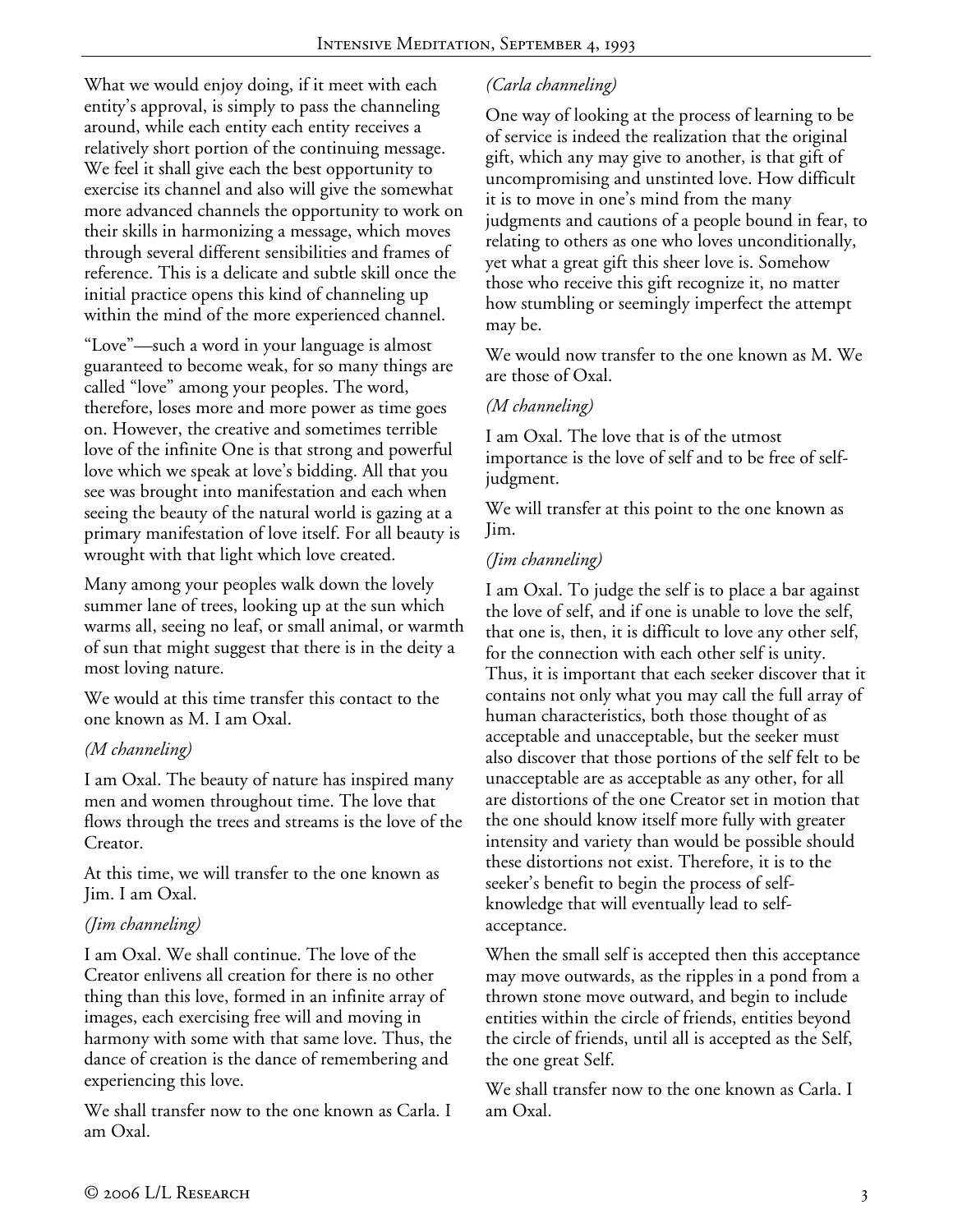# *(Carla channeling)*

I am with this instrument. I am Oxal. Although seekers may wish they were not such universal entities, yet still each is. The concern of the spirit within, filtered through biases of moral good and evil, express themselves as concern that the self is far too unworthy of love to be loved. As a seeker becomes more clear and honest concerning the true nature of the perceived self within, there are always those times when the seeker must wrestle with the feelings of unworthiness. May we suggest to each that the one who feels unworthy is heavily judging.

The judgment, then, bars that door to love of which we spoke and the clinging to this self-opinion of apparent unworthiness can then stop an entity still in its tracks and gradually, even cause the entity to begin to back up and lose some awareness …

## *(Side one of tape ends)*

### *(Carla channeling)*

… and allow that loving nature to forgive the errors that are inevitable and to heal that sense of frailty that might make the seeker stumble against its own perceived misdoings.

Beyond all action and reaction lies love. We would transfer to the one known as M. We are Oxal.

### *(M channeling)*

## *(Inaudible)*

## *(Carla channeling)*

We are again with this instrument. We are those of Oxal. We thank the one known as M for availing himself of our contact and wish at this time to work to adjust for any discomfort. We ask the one known as M to mentally express any discomfort and we shall attempt at this time to begin to make the small corrections in what this instrument would call "the hookup." We shall pause at this time for a brief time and then would transfer to one known as Jim, in order that any queries which have come up during this session might be addressed. We now pause. We are those of Oxal.

*(Pause)* 

### *(Jim channeling)*

I am Oxal, and am again with this instrument. At this time, we would ask if we may respond to any further queries?

**Carla:** If no one has a question, I have a small one and that is, would you speak anymore at all on the subtleties of working as an ensemble in harmony with other channels as opposed to working to offer one message with one contact?

I am Oxal, and am aware of your query, my sister. We find that the, as you call it, ensemble method of offering information is one which benefits both the new instrument and the more experienced instrument for the new instrument is offered both the support of the other instruments and the multiple opportunities to perceive the contact and then speak the words that are given.

This, then, is a more intensive means of learning this part and because of this intensity, the new instrument is developing the skill necessary to be an instrument on a dependable basis. The more experienced instrument also are exercised in their abilities to allow their contact to move freely between them and to speak without reservation.

Thus, both new and old instruments can benefit from this method and thus we offer it for the exercising of any instrument.

Is there a further query, my sister?

**Carla:** Another small one. I can always encourage people who want some kind of proof, subjective proof of contact, to ask for conditioning. I wonder if you of the Confederation have any problems whatsoever with this. Is there any reason why I should not suggest this?

I am Oxal, and we cannot think of any reason why this should not aid the new instrument who would wish a physiological signal that would indicate our presence and our desire to exercise the instrument. Such training ids are valuable, especially in the initial stages of learning the channeling process.

Is there any further query, my sister?

**Carla:** No thank you, Oxal. That's just all there is today.

I am Oxal, and we thank each for the great opportunity to work with the new and the more experienced instruments. We are not often able to join your group for our vibration is somewhat more obscure and less requested and we are full of joy at this opportunity. We shall be available for any future calling and we at this time shall take our leave of this group leaving each in that great ineffable light of the